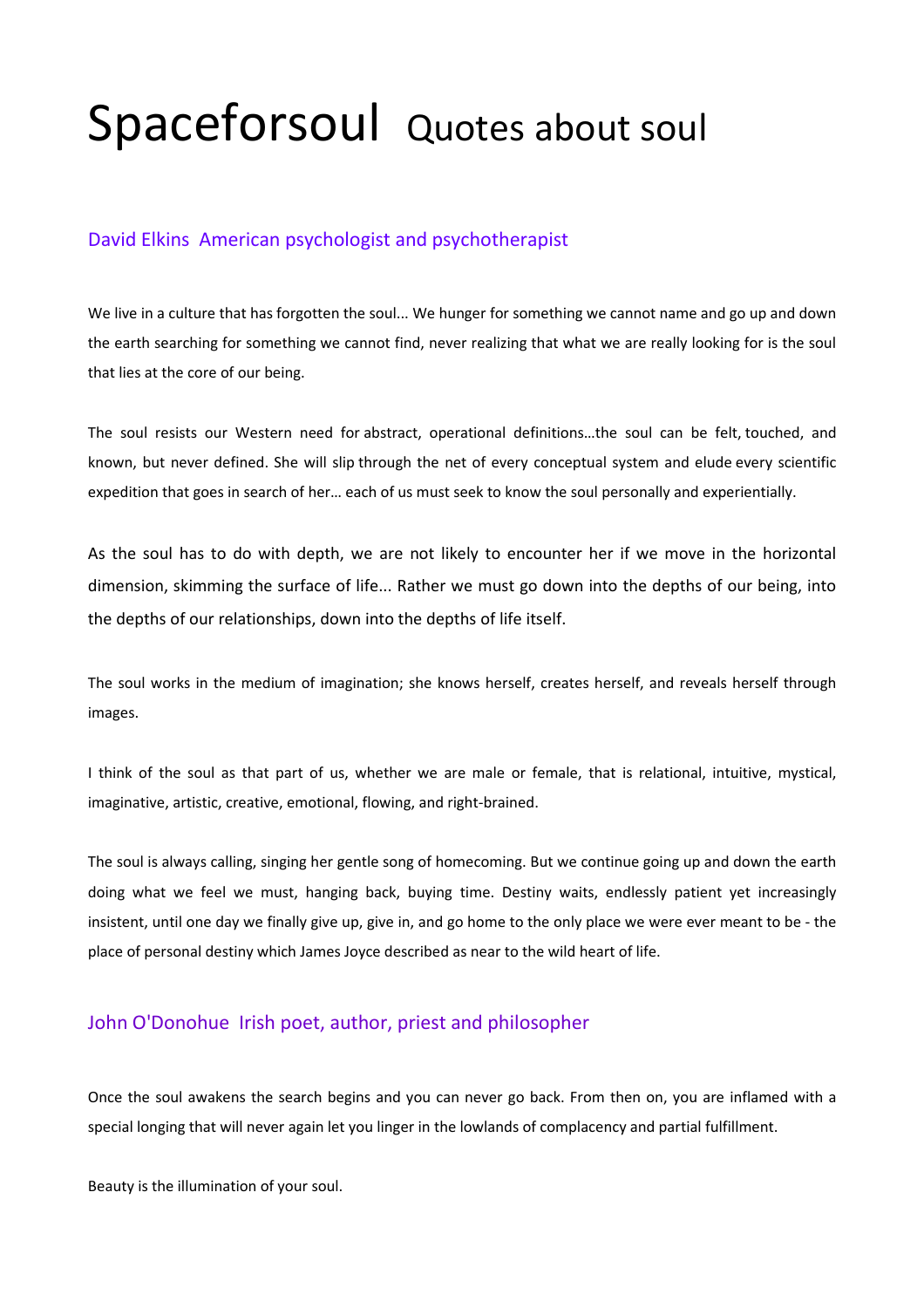All through your life your soul takes care of you... your soul is alive and awakened, gathering, sheltering and guiding your ways and days in the world. In effect, your soul is your secret shelter.

Your soul knows the geography of your destiny. Your soul alone has the map of your future, therefore you can trust this indirect, oblique side of yourself. If you do, it will take you where you need to go, but more important it will teach you a kindness of rhythm in your journey.

Real intimacy is a sacred experience. It never exposes its secret trust and belonging to the voyeuristic eye of a neon culture. Real intimacy is of the soul, and the soul is reserved.

All you can ever achieve is a sense of your soul. You gain little glimpses of its light, colors, and contours. You feel the inspiration of its possibilities and the wonder of its mysteries.

Your body is your clay home; your body is the only home that you have in this universe. It is in and through your body that your soul becomes visible and real for you. Your body is the home of your soul on earth.

When you come to accept yourself and like yourself, you learn not to be afraid of your own nature. At that moment, you come into rhythm with your soul, and then you are on your own ground.

## Jalal al-Din Rumi 13th century Sufi mystic

I am not this hair, I am not this skin, I am the soul that lives within.

The desire to know your own soul will end all other desires.

When you do things from your soul, you feel a river moving in you, a joy.

What matters is how quickly you do what your soul directs.

Beyond the rightness or wrongness of things there is a field, I'll meet you there. When the soul lies down in that grass the world is too full to talk about.

Only the soul knows what love is.

Love is the soul's light.